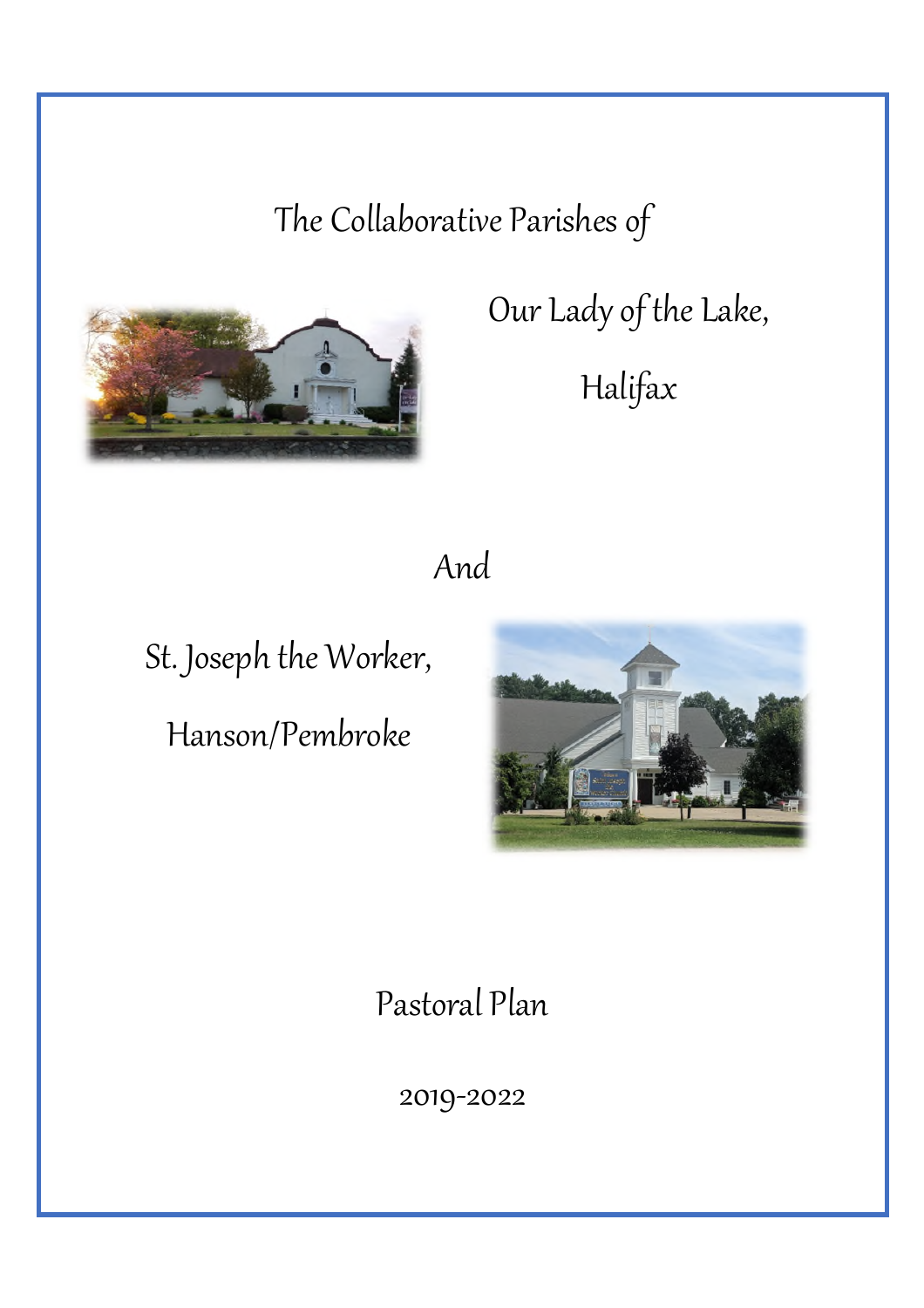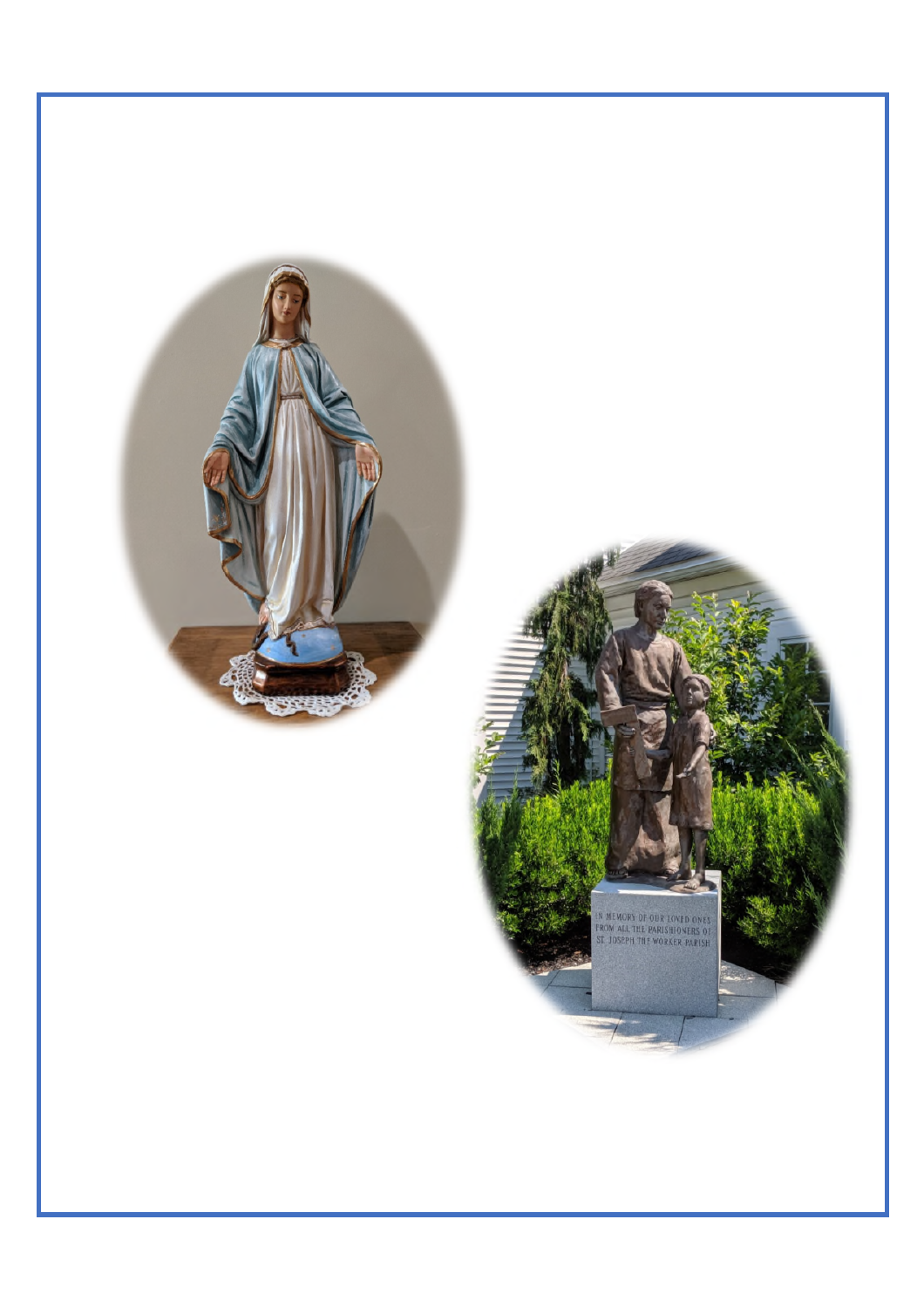# Contents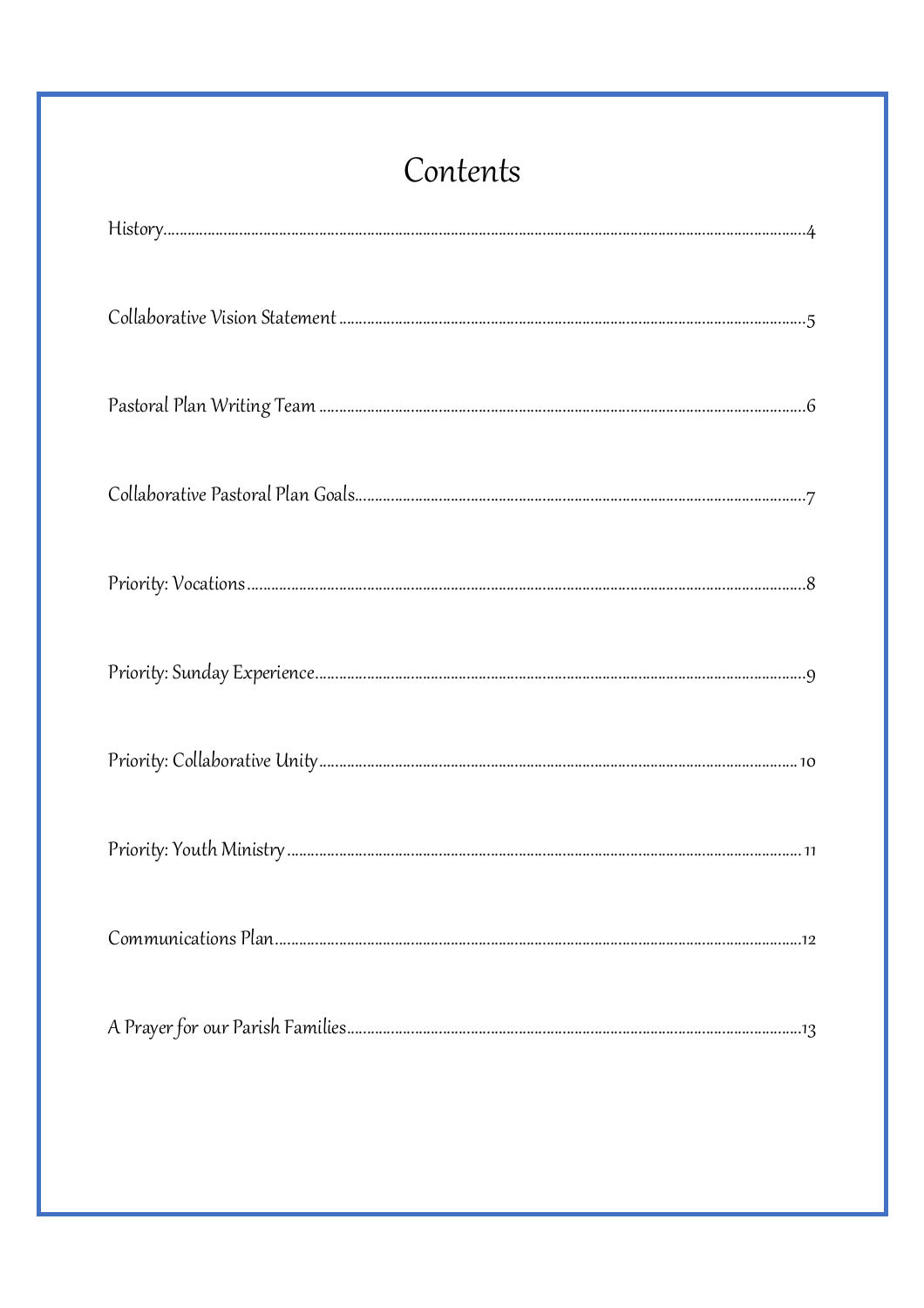## **History**

In 1907, William Cardinal O'Connell entrusted the communities of Hanover, Hanson, Pembroke, Halifax and Plympton to Our Lady of the Sacred Heart in Hanover. In 1920, Rev. Patrick Walsh became pastor of the Hanover parish, and took up residence in the Monponsett Hotel, located near the Hanson/Halifax border. Masses for the summer residents were held in a dance hall near the Monponsett railroad station. As the area grew and summer residences became full time residences, the need for a permanent parish in the area became apparent.

In 1922, the mission-styled church, Our Lady of the Lake, was blessed and dedicated on the shores of West Lake in Halifax by William Cardinal O'Connell. In 1938, a church dedicated to St. Joseph was built to serve the people of Hanson and nearby Pembroke. In 1945, Archbishop Richard Cushing separated Monponsett from Hanover, and Our Lady of the Lake became a standalone parish along with its' mission church, St Joseph's in Hanson. In 1956, Hanson was separated from Monponsett and dedicated to St. Joseph the Worker.

Throughout the many years, the parishes of Our Lady of the Lake and St. Joseph the Worker have been joined not only geographically, but spiritually as well. Just as our Blessed Mother and her husband St. Joseph were devoted to Jesus, so have the parishes dedicated to their names devoted themselves to sharing the Gospel message with a strong Catholic identity. These parishes have shared priests and parishioners, hope and heartache, good times and bad times.

As these two parishes are joined together again through collaboration in the Disciples in Mission program of the Archdiocese of Boston, we pray that God continues to bless these parishes with fruitful ministry.

In Jesus' Name,

The Pastoral Plan Writing Team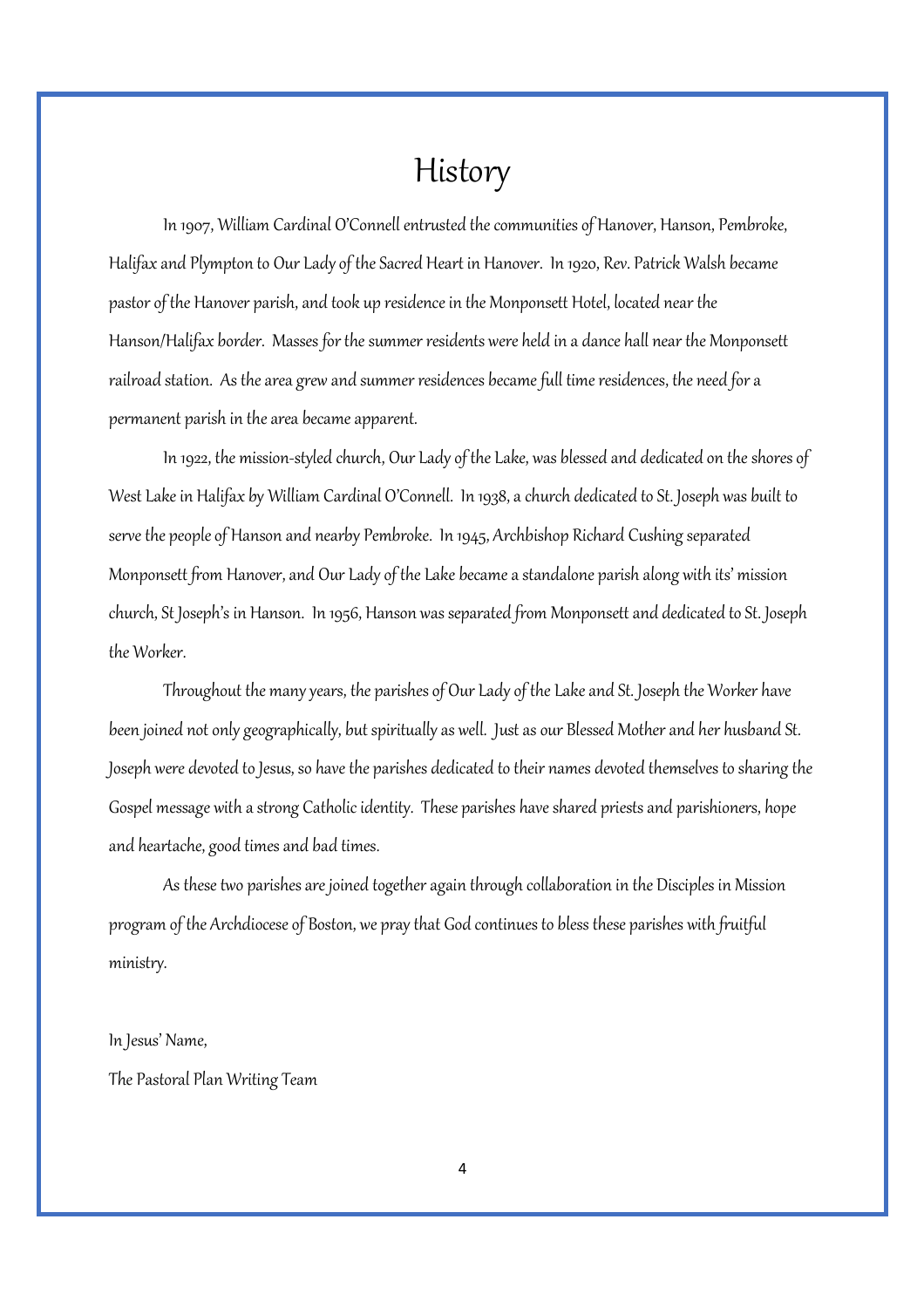## **Collaborative Vision statement**

**T** mboldened by the Spirit, the collaborative parishes of Our Lady of the Lake and Saint Joseph the Worker are a united community of believers. We welcome everyone and seek to bring out the gifts and talents of each person. We are proud Catholics, called to discipleship, seeking to foster and increase the faith of our community and to answer God's call to the service of His people.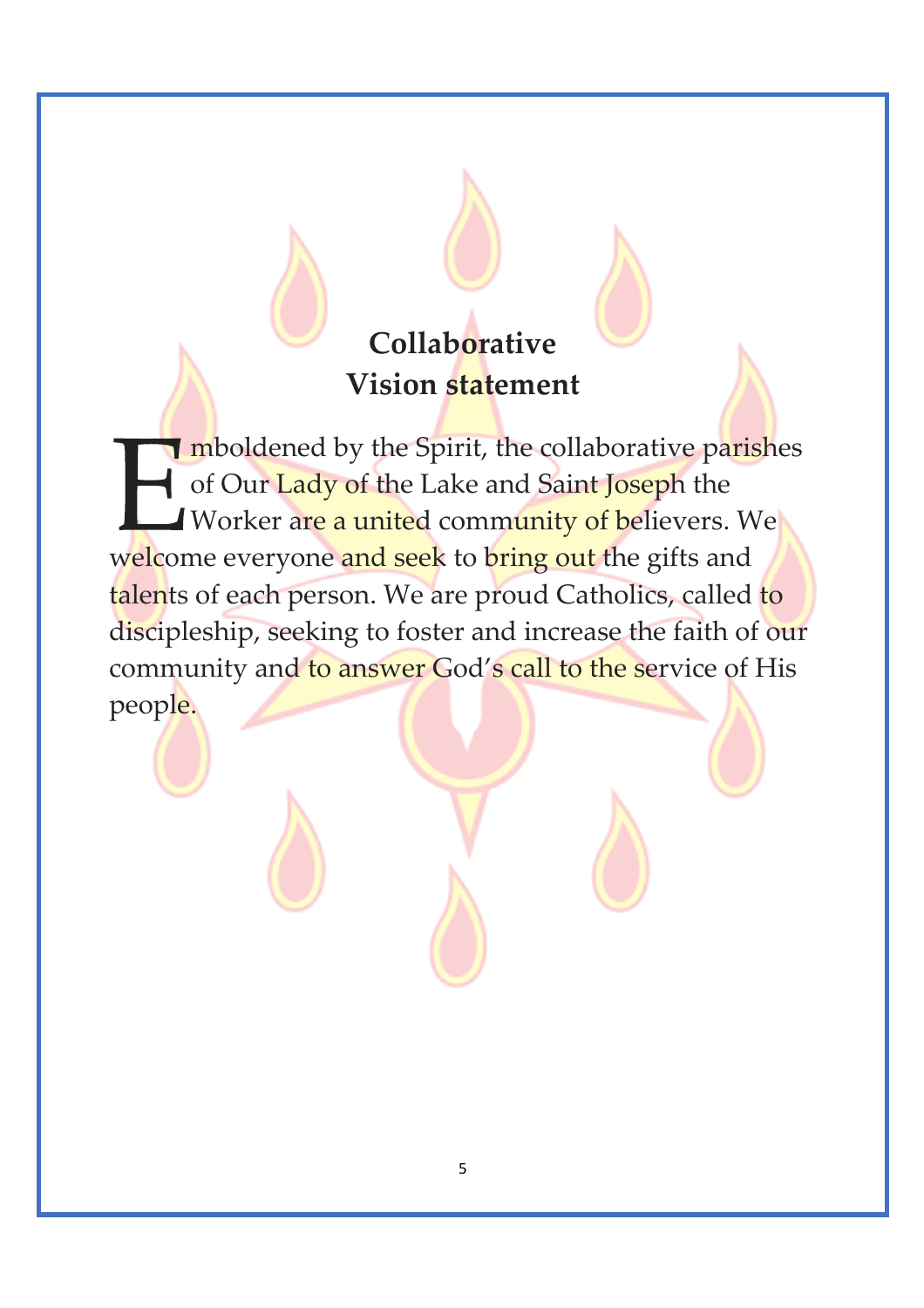### The Pastoral Plan Writing Team

## Staff:

Rev. Michael Hobson, Pastor Rev. Kwang Lee, Parochial Vicar Deacon Timothy Booker, Director of Collaborative Faith Formation Cheryl Hunnewell, Administrative Manager Susie Scholl, Collaborative Secretary Steven Strug, Financial Advisor Paul Desmond, Facilities Manager

John Bruno Michael Ciccolo Ellen Conant Patricia Keane Gail Keene Sharon Kennedy

Parishioners:

Emery Maddocks

Ryan McKenna

James Newman

Michael Schleif

John Scholl

Daniel Sullivan

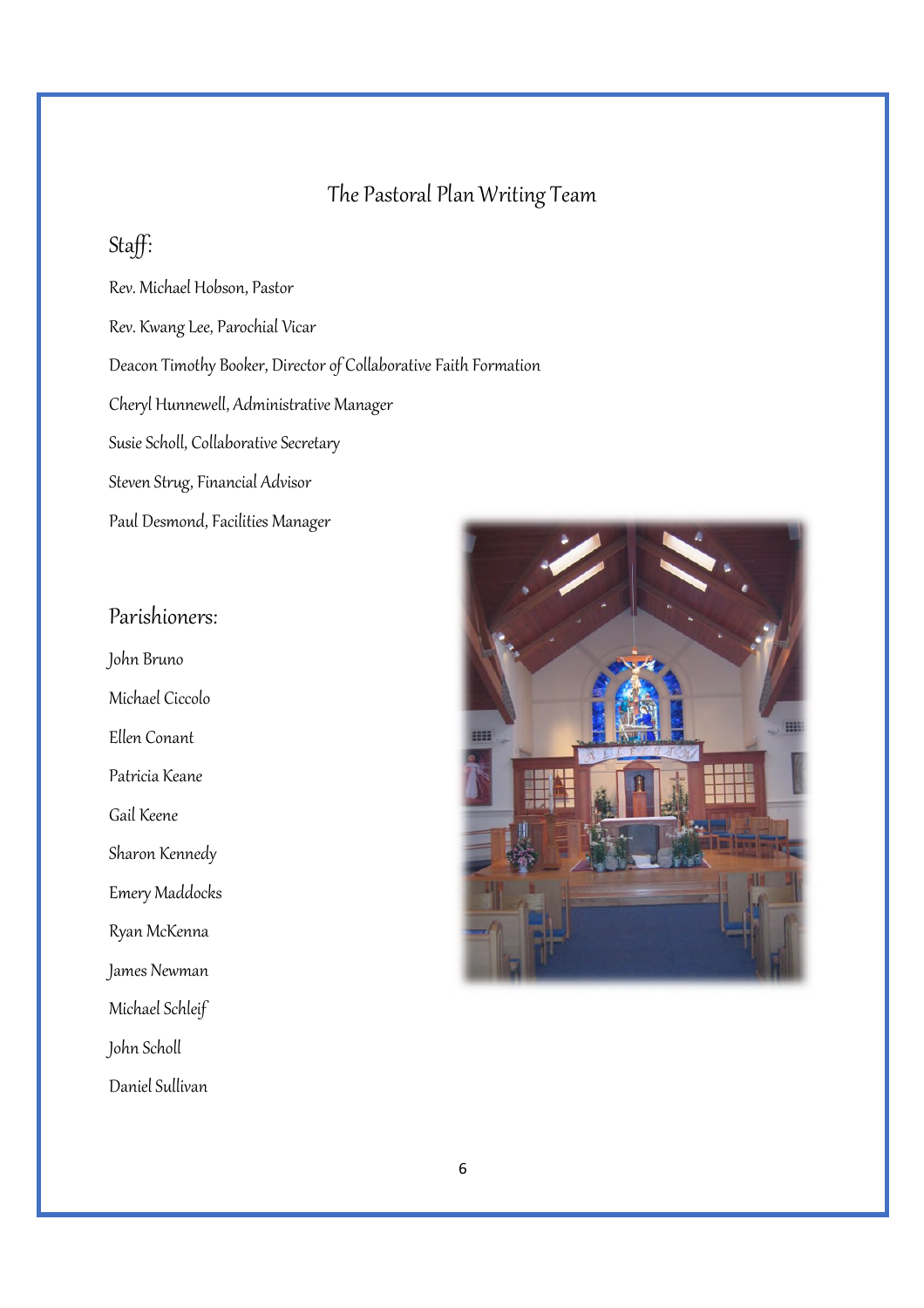## Collaborative Pastoral Plan Goals



Vocations: Create a Collaborative culture to foster vocations through prayer, invitation, and events, with a goal of one vocation being discerned by June 1, 2022.

Sunday Experience: Create a collaborative team charged with recruiting and training of parishioners to serve at Parish Liturgies by June 20, 2021.



Collaborative Unity: Plan and host 3 annual activities/social events that, through communion



and prayer, create and nourish a sustainable bond of spirituality, friendship and community between our parishes by September 1, 2021.

Youth Ministry: Establish a comprehensive high school youth ministry by May 2020 for the purpose of forming young disciples.

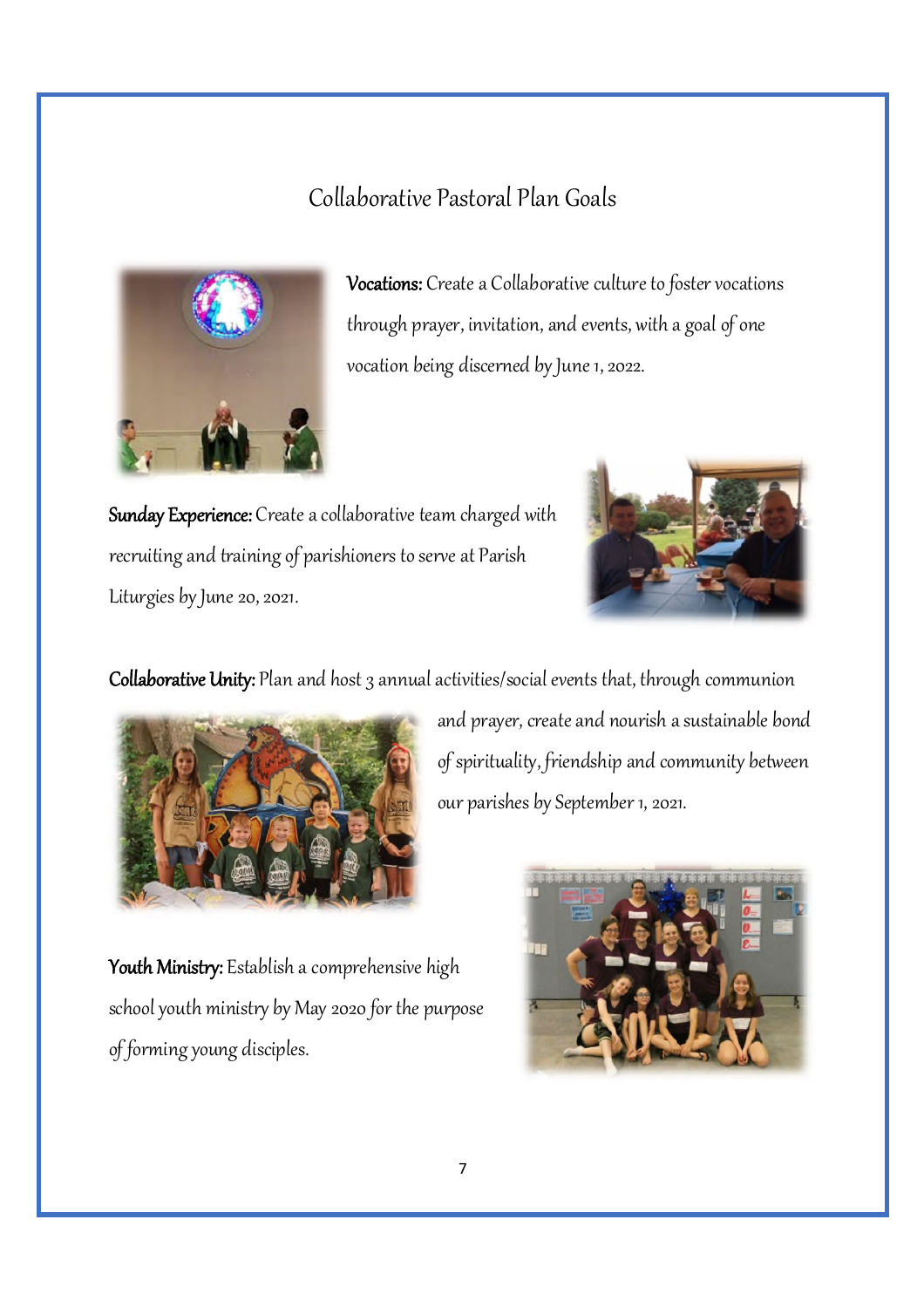#### Priority: Vocations

Goal: Create a Collaborative culture to foster vocations through prayer, invitation, and events, with a goal of one vocation to the priesthood being discerned by June 1, 2022.

> Milestone 1: Form and train a Vocations Team - January, 2020



Working with the Archdiocesan Vocations Team, the collaborative will identify, educate, and train a team to recruit potential vocations.

Milestone 2: The Vocations Team will identify three prayer-related activities directed toward increased Vocations - June, 2020

The Collaborative Vocations Team will create a Vocations Prayer Team with a mission of praying specifically for vocations. The Collaborative will add prayers to the General Intercessions at Mass, as well as prayers for vocations before Mass. The Vocations Team will plan and lead a Holy Hour for Vocations for the Collaborative.

Milestone 3: Increase awareness of vocations within the Collaborative. December, 2020 The clergy of the parishes will share their stories with the community through the use of social media, websites, bulletin announcements and one-on-one encounters. The clergy and Vocations Team will coordinate with Faith Formation to identify and coordinate dedicated vocation time during classes. The Vocations Team will begin to identify potential vocations within the community and seek out those who may be discerning.

Milestone 4: Support and foster opportunities for vocations to the Priesthood, Diaconate, or Religious Life – June 2021

The Vocations Team will identify parishioners discerning a vocation and invite them to RCAB vocations events, including the St. Andrews Dinner and the Sts. Martha and Mary Dinner. The Vocations Team will coordinate parish Vocations Awareness events, including witnesses to vocations for the Priesthood, Diaconate, Religious Life and other Lay vocations. The Collaborative will sponsor a candidate to a Quo Vadis retreat.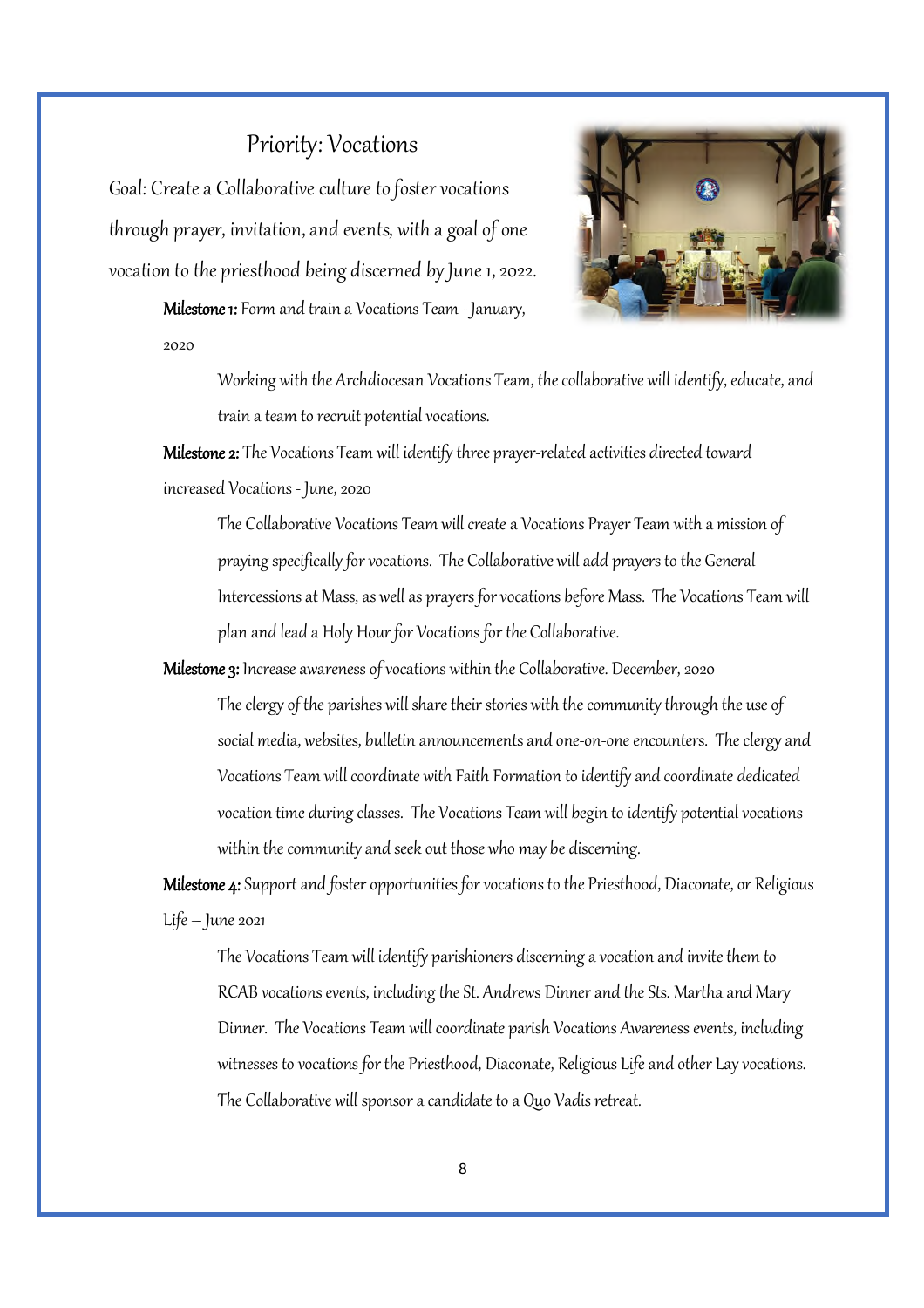

## Priority: Sunday Experience

Goal: Create a collaborative team charged with recruiting and training of parishioners to serve at Parish Liturgies by June 20, 2021.

Milestone 1: The Pastor selects a chairman of the team and coordinators (point people) for each ministry within the team:

Extraordinary Ministers of Holy Communion, Lectors, Greeters, Ushers, Altar Servers, Music Ministry, Arts & Environment, Acolytes, Sacristans, and Money Counters - January 2020

Pastor selects coordinators for Liturgy Team with a renewable term of three years. Liturgy Team works with the Pastor to determine the needs for each Ministry. Liturgy Team works on recruitment process for each individual ministry with a goal of increasing volunteers for each ministry.

Milestone 2: The Clergy and Liturgy Team organizes training programs for each separate ministry in order that each coordinator understands the role he/she is taking on and will be able to train each member of his/her ministry - April 2020

The Clergy and Liturgy Team will create training programs for each ministry based on approved rubrics, and mentor and train each coordinator in order that the coordinators can then train new recruits to their individual ministries. Ministers will share their experiences in order to recruit new volunteers to each ministry.

Milestone 3: Have regular liturgy team ministry meetings with the clergy and coordinators from each ministry to plan and discuss liturgical celebrations - June 2021

Hold monthly, (or seasonally,) meetings to organize Sunday and other Liturgical celebrations throughout the year. Plan minister schedules for the year ahead.

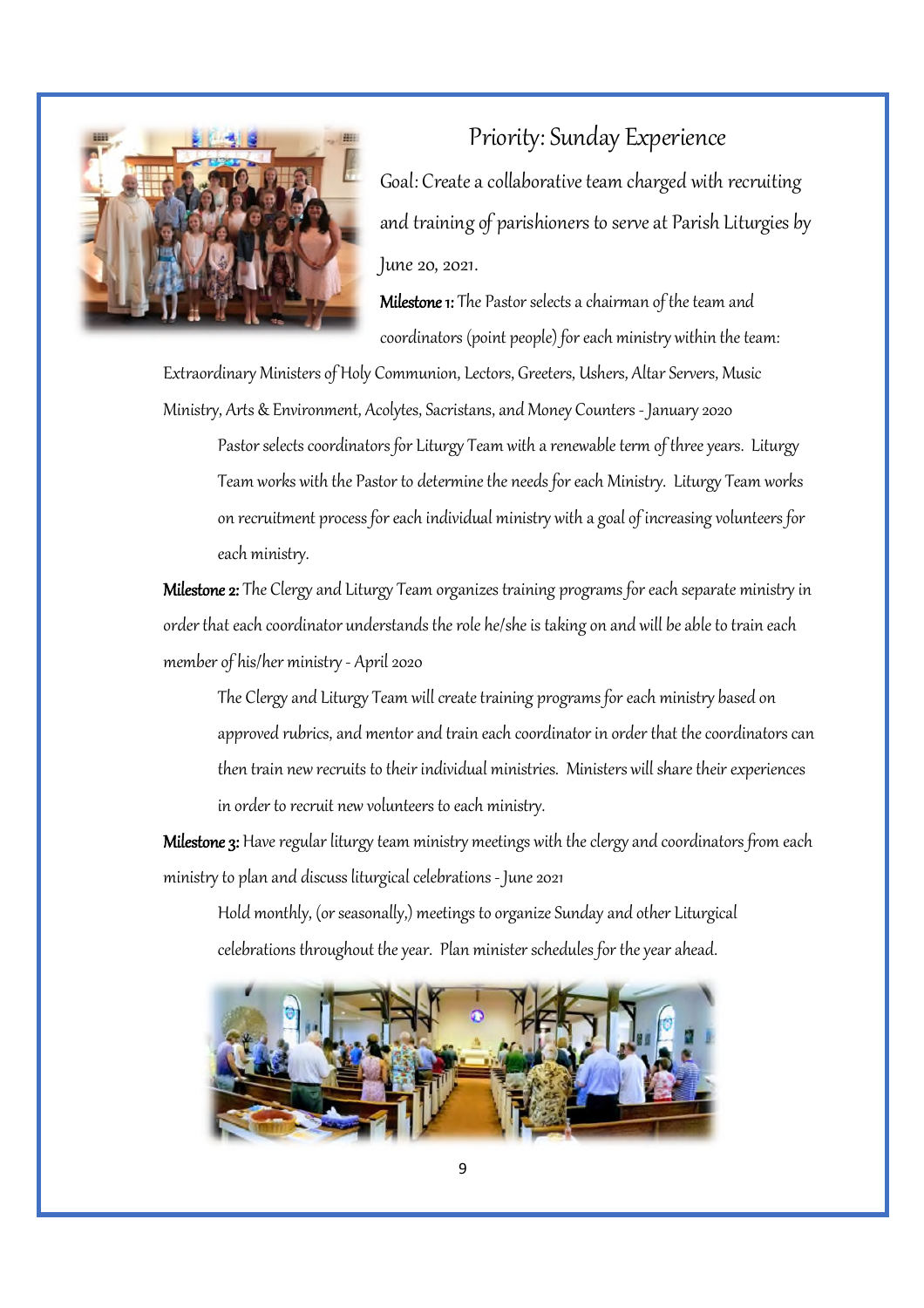

## Priority: Collaborative Unity

Goal: Plan and host 3 annual activities/social events that, through communion and prayer, create and nourish a sustainable bond of spirituality, friendship and community between our parishes by

September 1, 2021.

Milestone 1: Create a Collaborative Unity Team – March 2020

The Pastor will identify parishioners from both Parishes to be members of the Collaborative Unity Team. The Collaborative



Unity Team begins building cohesion through team building and creating common goals. **Milestone 2:** Collaborative Unity Team develops events to promote unity for the Collaborative  $-$ 

August 2020

Collaborative Unity Team will evaluate current events at each parish to determine opportunities to enhance unity at each event. The Team will also develop new events, both social and spiritual, to help unite the communities of Our Lady of the Lake and St. Joseph the Worker.



Milestone 3: Plan and host events - November 2021



The Team will designate committees for each social and spiritual event. Each events will be promoted through bulletin announcements, social media, and other parish channels. The team will then host each event with the goal of successfully bringing together parishioners from both parishes.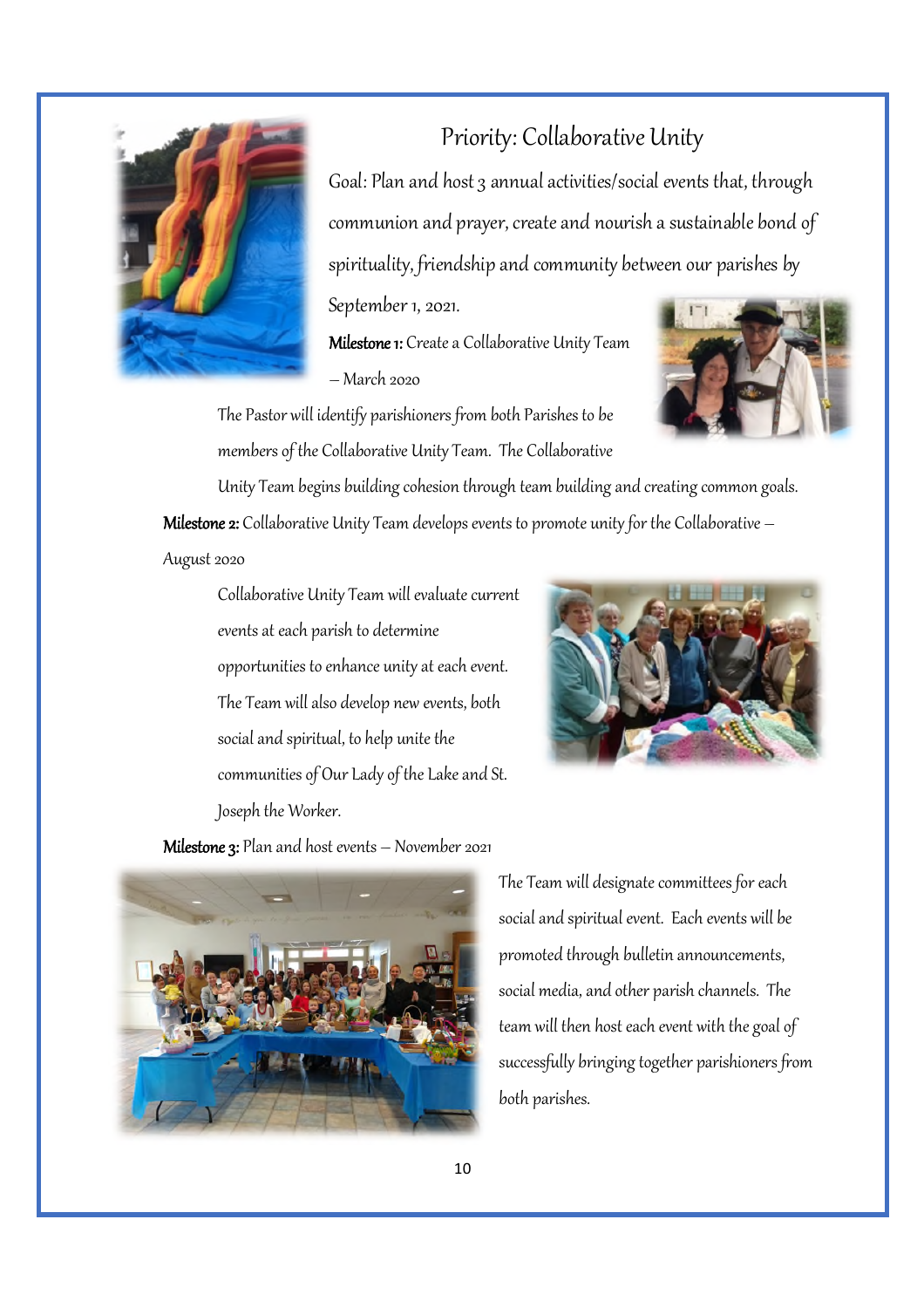## Priority: Youth Ministry

Goal: Establish a comprehensive high school youth ministry for the purpose of forming young disciples - December 2020

> Milestone 1: Assemble a youth ministry leadership team comprised of both youth and adults –

January 2020





The pastor will identify individuals interested in leading youth ministry at the collaborative via advertising, interviews, and personal encounters. The pastor will name a volunteer coordinator of youth ministry to oversee youth events for the collaborative. The Coordinator will assemble a prayer team of interested individuals as well as resources from the Archdiocese of Boston to evaluate the current youth programs and design a program for the Collaborative. Milestone 2: Develop the Youth Ministry Team – April 2020 The Youth Ministry Team will meet for prayer, Team building, and training. The Team will begin to develop the youth program. The team will poll youth and adults as to the types of events and activities youth may be interested in.

Milestone 3: Gather interested youth for informational meetings and input into the youth program – September 2020

> The youth ministry team will host several events between the two parishes, inviting youth to participate in different activities, beginning with a kick-off event in September 2020.

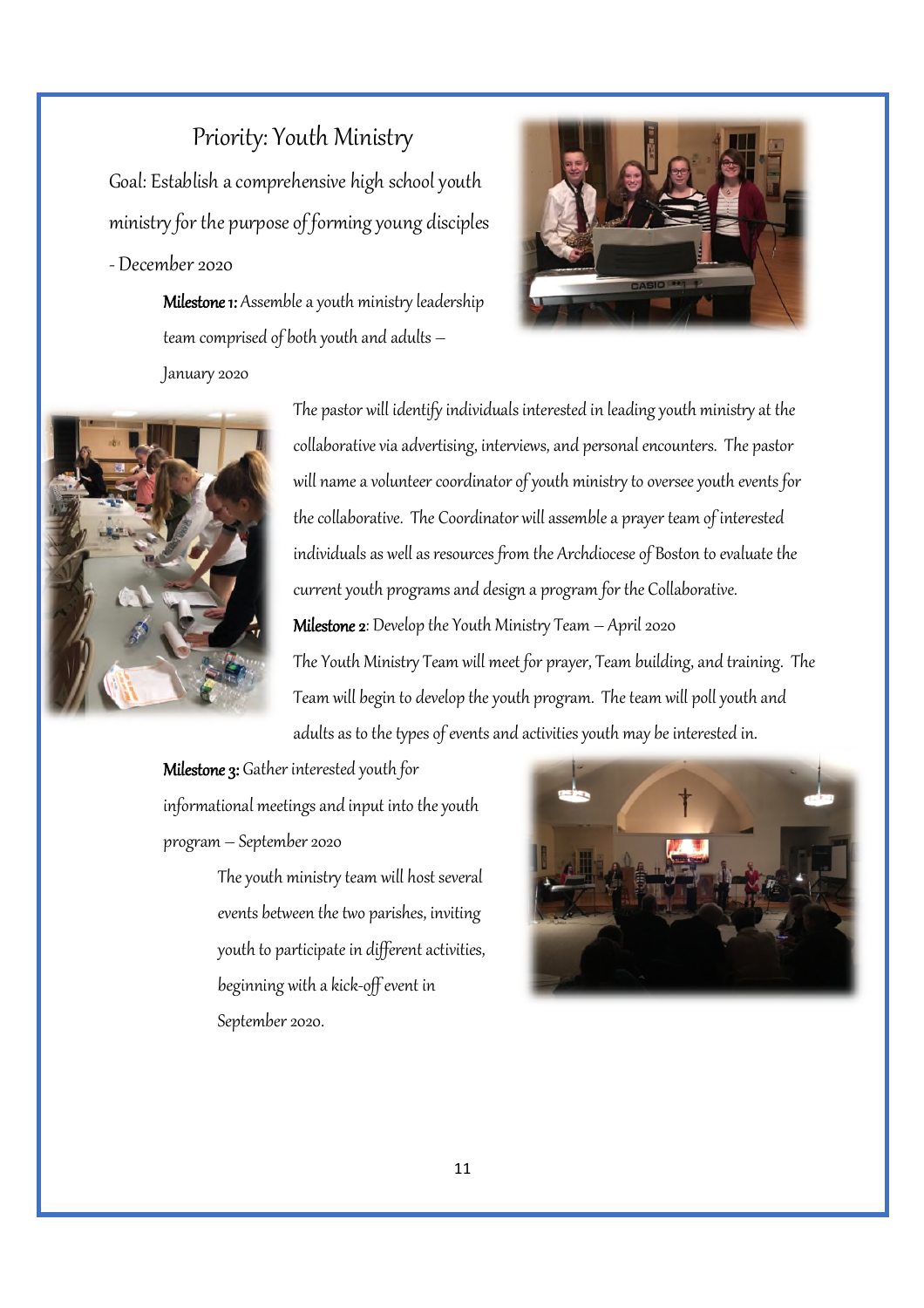## Communication Plan

Phase 1 – Make Collaborative Pastoral Council, Finance Councils, Ministry Heads and Collaborative Staff aware of the Pastoral Plan Vision and Goals.

Phase 2 – Communicate to the Parishes through town meeting, websites, flyers, and bulletin announcements the Pastoral Plan Vision and Goals.

Phase 3 – Communicate through announcements at Mass and bulletin columns the ongoing progress of the Goals.

Phase 4 – Elicit feedback from parishioners regarding the awareness and outcomes of the Pastoral Plan Goals.

Phase 5 – Convene the Plan Writing and Implementation Teams to review and adjust as needed.